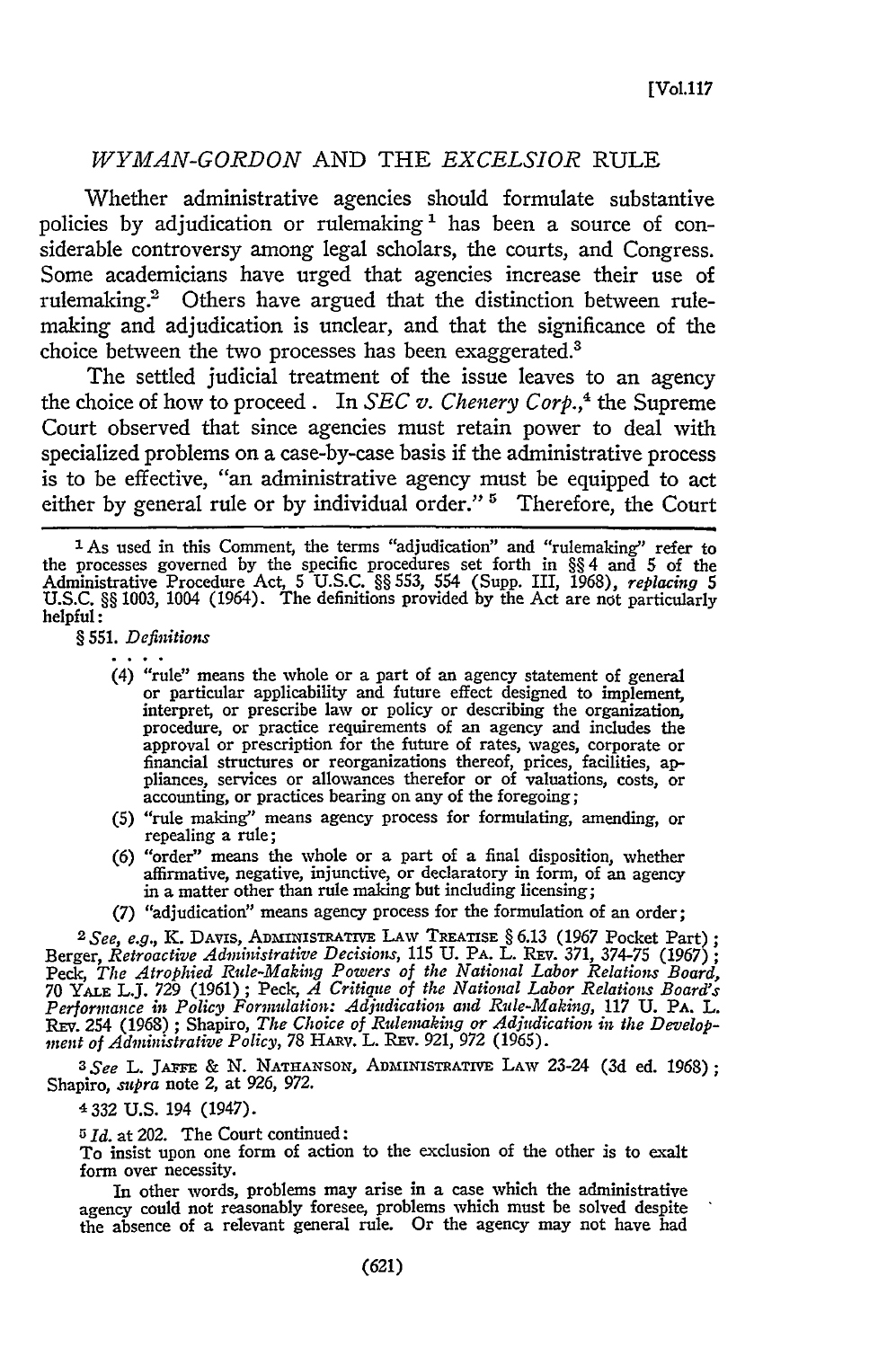held, "the choice made between proceeding by general rule or by individual, *ad hoc* litigation is one that lies primarily in the informed discretion of the administrative agency." **<sup>6</sup>**

Although the Administrative Procedure Act' (hereafter the APA) prescribes specific procedures that must be followed once the choice of rulemaking or adjudication has been made, it fails to indicate which process should be used in a given situation.<sup>8</sup> Courts struggling to divine legislative intent on this issue, while sometimes favoring increased use of rulemaking, $9$  have nevertheless followed the *Chenery* view that the choice remains discretionary with the agency. Judge Henry Friendly's statement in *NLRB v. A.P.W. Products Co.* is typical:

But our question is not of wisdom but of authority. Congress cannot have been blind to the fact that the adjudicative process of the agencies, like that of the courts, gives birth to "rules," which may apply for the past, for the future, or, more generally, for both. . **..** [W]hether to use one method of law making or the other is a question of judgment, not of  $power.<sup>10</sup>$ 

In the recent case of *Wyman-Gordon Co. v. NLRB,"* however, the Court of Appeals for the First Circuit denied enforcement of an order of the regional director which he had issued in accordance with a "rule" established by the NLRB in *Excelsior Underwear, Inc.'* Enforcement was denied only" on the grounds (1) that in *Excelsior,* the Board had engaged in rulemaking, and (2) that as a consequence the resultant rule was promulgated "in disregard of the notice and publication requirements of the Administrative Procedure Act," requirements which apply to rulemaking but not to adjudication.<sup>14</sup> The court

sufficient experience with a particular problem to warrant rigidifying its tentative judgment into a hard and fast rule. Or the problem may be so specialized and varying in nature as to be impossible of capture within the boundaries of a general rule. In those situations, the agency must retain power to deal with the problems on a case-to-case basis if the administrative process is to be effective. *Id.* at 202-03.

*6Id.* at 203. *See also* California v. Lo-Vaca Gathering Co., 379 U.S. 366, *371* (1965).

7U.S.C. §§ 551-59 (Supp. III, 1968), *replacing* 5 U.S.C. §§ 1001-11 (1964).

*8 See* 5 U.S.C. §§ 553, 554 (Supp. III, 1968). The definitions in 5 U.S.C. § 551 (Supp. III, 1968), reproduced in note 1 *supra,* provide little guidance.

*9 See, e.g.,* NLRB v. A.P.W. Prods. Co., 316 F.2d 899, 905 (2d Cir. 1963). **10Id.**

**11397** F.2d 394 (1st Cir.), *cert. granted,* 393 U.S. 939 (1968).

**12156** N.L.R.B. 1236 (1966).

**13The** court did not dispute that such a "rule" could be adopted through adjudication. 397 F.2d at 396.

*14Id.* at 396-98. *See* 5 U.S.C. § 553 (Supp. III, 1968), which provides the procedures that must be followed in rulemaking.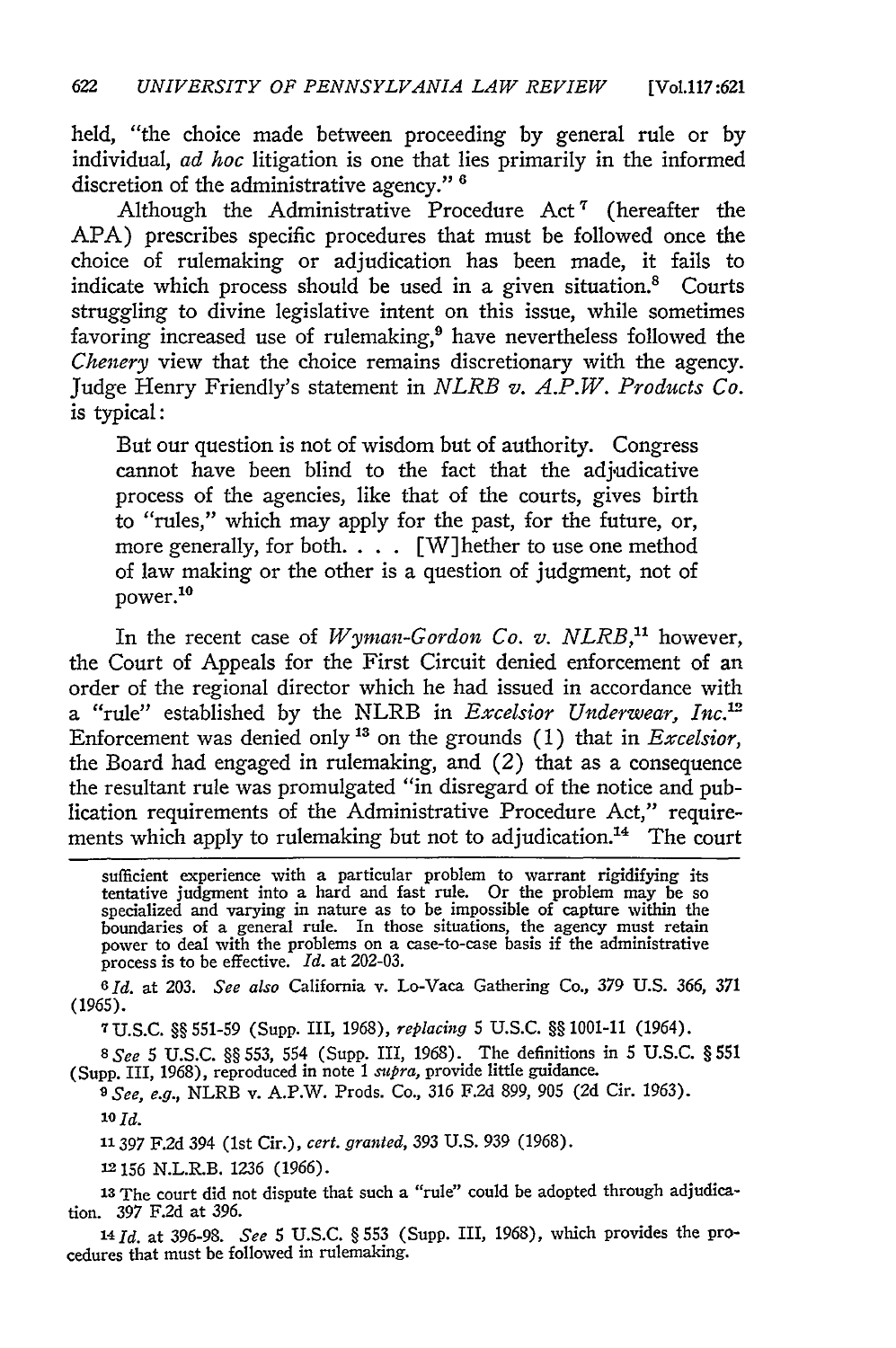reasoned that the Board had not been engaged in adjudication in *Excelsior* because the rule it established there was applied only prospectively.<sup>15</sup> Since the Board in *Excelsior* had not chosen to engage in adjudication but rather to engage in rulemaking without complying with the APA procedural requirements, *Chenery* was held to be inapplicable.<sup>16</sup> *Chenery* merely decided the agency had discretion in its choice of processes. But here, the court held, the Board had made its choice-it was exercising its rulemaking power.

# THE *Excelsior* RULE

In the *Excelsior* case, an election by secret ballot had been conducted by the regional director pursuant to a stipulation for certification upon consent election. The union had requested that the employer supply it with the names and addresses of the employees eligible to vote. The employer refused, the election was held, and the union lost. The union filed objections with the regional director alleging that the election should be set aside because the employer had refused to supply the list of names and addresses. After investigation, the regional director issued a report recommending that the objections be overruled and the election results certified. Pursuant to the Board's regulations under section 9 of the National Labor Relations Act, the union filed with the Board exceptions to the regional director's report.<sup>17</sup> The Board determined that the employer's denial of the union's request for the names and addresses "presented a question of substantial importance in the administration of the National Labor Relations Act" and ordered that oral argument be heard before the Board.<sup>18</sup>

Prior to the hearing in *Excelsior,* the Board invited interested parties to submit amicus briefs. During the proceeding it heard argument concerning the need for and the appropriate scope and implementation of a rule that would require employers to supply voter lists to the union.<sup>19</sup> The Board gave extensive discussion in its opinion of the pros and cons of the proposed policy <sup>20</sup> and concluded that "[t] he arguments against imposing a requirement of disclosure are of little force especially when weighed against the benefits resulting therefrom." **21**

*17See 29* **C.F.R.** § 101.21(d) **(1968).**

*'s* **156** N.L.R.B. **1236, 1238 (1966).**

Ordinarily, the regional director's certification is final; his decisions are reviewed by the Board only where there are compelling reasons for such review as, for example, when a substantial question of law or policy is involved. 29 C.F.R. § 101.21(d) (1968). *See* **A.** Cox **& D.** Box, **CASES AND MATERIALS ON LABOR LAW** 366-67 (6th **ed. 1965).**

**20** *Id.* at 1240-45.

21 **d.** at 1243.

**<sup>15</sup>***Id.* at **397.**

*<sup>16</sup> Id.*

*<sup>19</sup>Id.* at 1238.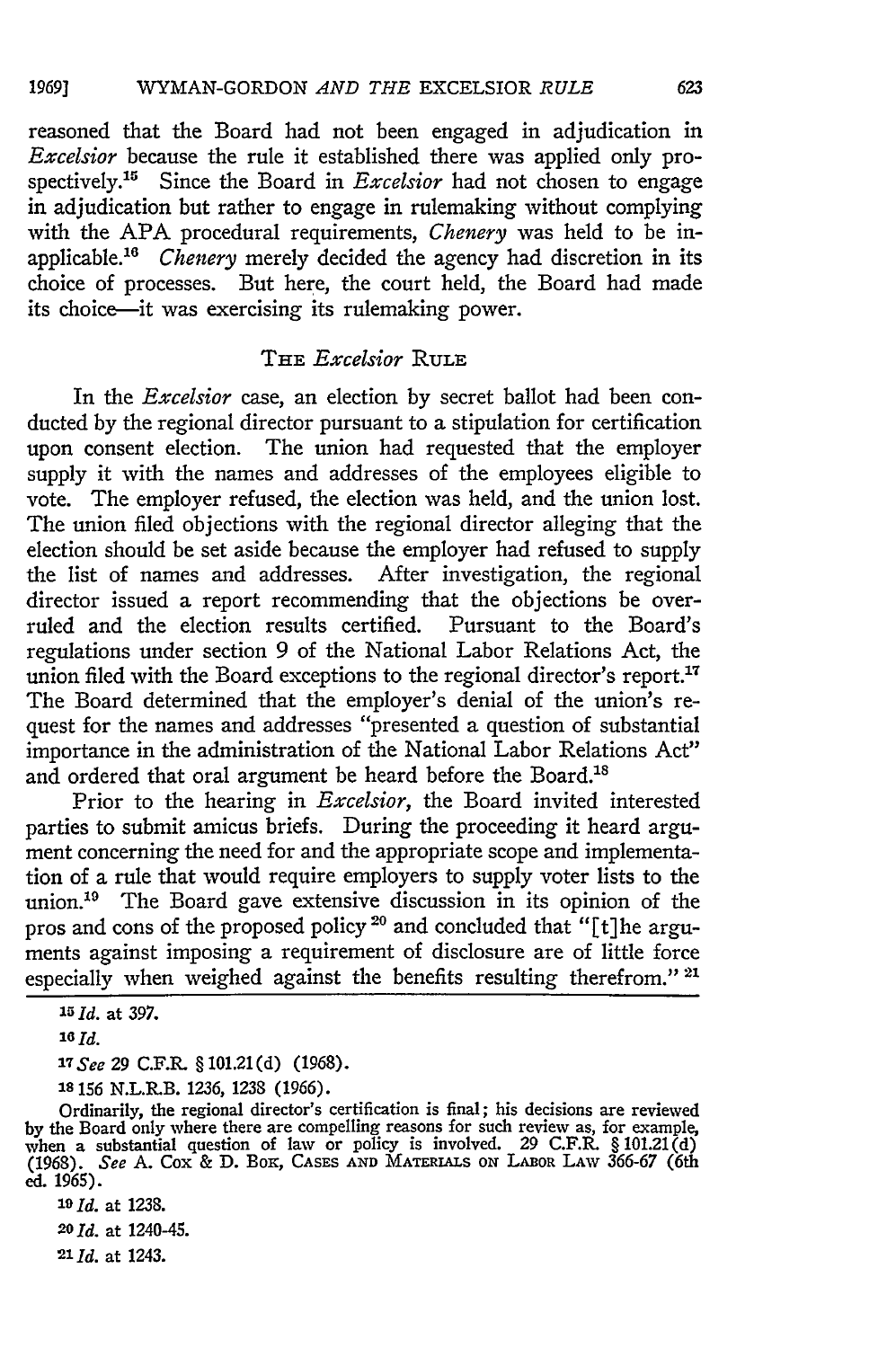Accordingly, the Board stated that it would invalidate any election where the employer had not submitted a list of the names and addresses of all eligible voters to the Board's regional director within seven days after the election had been ordered, or after a consent-election agreement had been approved.<sup>22</sup> Apparently out of considerations of fairness,<sup>23</sup> the Board refused to set aside the Excelsior election:

However, the rule we have here announced is to be applied prospectively only. It will not apply in the instant cases but only in those elections that are directed, or consented to, subsequent to 30 days from the date of this Decision. We impose this brief period of delay to insure that all parties to forthcoming representation elections are fully aware of their rights and obligations as here stated.<sup>24</sup>

There has been some dispute concerning whether the Board may set aside an election for failure to supply an *"Excelsior* list," but most authorities have held such action to be a valid exercise of the Board's power to control the conduct of elections.<sup>25</sup> However, the sanction of setting aside elections for failure to comply with the list requirement proved to be inadequate: as long as the employer kept winning the elections, he could defer unionization indefinitely. The Board has accordingly sought to close this gap by forcing compliance through the courts. Judicial enforcement has been sought-and received <sup>26</sup>-or two theories: (1) that the lists can be subpoenaed as evidence under section 11 of the National Labor Relations Act,<sup>27</sup> and (2) that an injunction can be obtained from a federal district court under section 1337 of the Judicial Code.<sup>28</sup> It has been argued that to allow the Board to enforce an "election policy" in the district courts, regardless of whether violation of that policy would amount to an unfair labor practice or not, is to allow the Board to circumvent the elaborate procedures for review of Board orders set up in the National Labor Relations Act.<sup>29</sup> The court in *Wyman-Gordon* indicated that it had no objections to such a procedure and was disposed to affirm the district court's enforcement of the Board's subpoena **80** but felt that the

*<sup>221</sup>d.* at 1239-40.

*<sup>23</sup>Id.* at 1240 n.5, 1246.

<sup>24</sup> *Id.* at 1240 n.5.

*<sup>25</sup>See* Comment, *Enforcement of the* Excelsior *Ride in the District Courts, <sup>116</sup>* U. PA. L. Rsv. 1434, 1435, 1442-44 (1968). *<sup>26</sup> See, e.g.,* Howell Refining Co. v. NLRB, 400 F.2d 213 (5th Cir. 1968) ; NLRB

v. Rohlen, 385 F.2d 52 (7th Cir. 1967); NLRB v. Hanes Hosiery Div., 384 F.2d 188 (4th Cir. 1967), *cert. denied,* 390 U.S. **950** (1968).

**<sup>2729</sup>** U.S.C. § 161 (1964).

**<sup>2828</sup>** U.S.C. § 1337 (1964).

*<sup>29</sup> See* Comment, *supra* note **25.**

*<sup>30</sup>* **397** F.2d 394, 396-97 (1st Cir. 1968).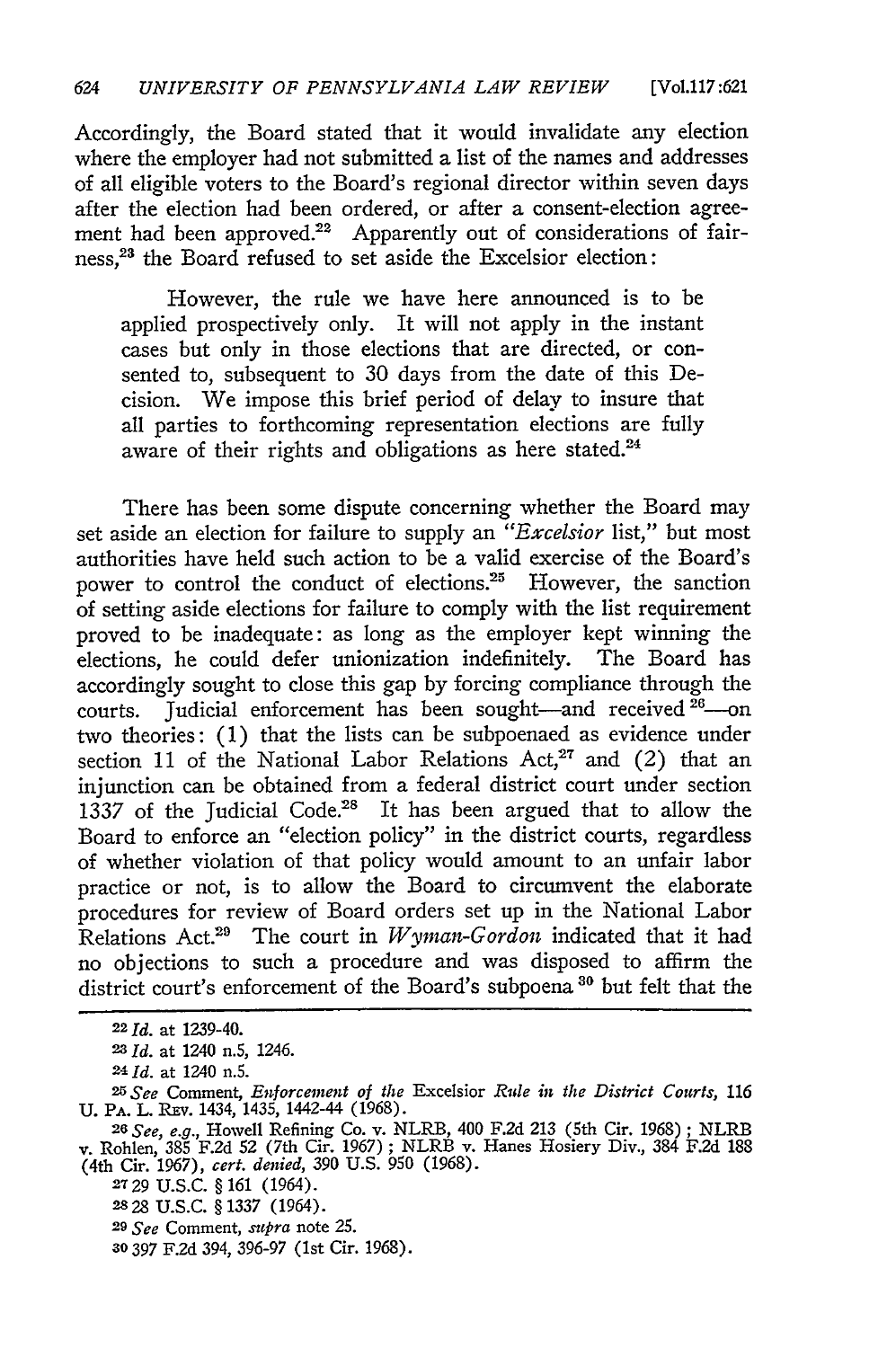substantive policy the Board sought to enforce was "improperly promulgated" and therefore inappropriate for judicial enforcement. The procedural argument accepted by the First Circuit has been made both before and after *Wyman-Gordon;* all other courts have rejected it.<sup>31</sup> For the purpose of this Comment, it will be assumed that enforcement of the *Excelsior* rule in the district courts is not improper; the only issue discussed is whether the Board's policy was "improperly promulgated" and therefore inappropriate for enforcement.

## THE *Wyman-Gordon DECISION*

The litigation in *Wyman-Gordon* irose from the efforts of two unions to represent employees of the Wyman-Gordon Company.<sup>32</sup> When the Board's regional director ordered an election and directed the company to furnish an *Excelsior* list, the company responded with a list of names without addresses.<sup>33</sup> The unions fared badly in the election, and the regional director set it aside, ordering a new one and again demanding a list of both names and addresses.<sup>34</sup> When the company refused to comply a second time, the Board issued a subpoena for the list; it brought an action in the United States District Court for the District of Massachusetts seeking enforcement of the subpoena or, alternatively, a mandatory injunction to force production of the list.<sup>35</sup>

The district court ordered enforcement of the subpoena,<sup>36</sup> but the First Circuit reversed. The majority opinion<sup>37</sup> noted that in *Excelsior,* "the Board, to put it bluntly, designed its own rulemaking procedure . . . [and] to the extent the Board was not deciding a case, this is precisely where Congress has instructed it as to the procedure it should adopt." **38** The First Circuit apparently assumed that if the Board was not adjudicating, it must have been rulemaking, and that if the *Excelsior* requirement was "improperly promulgated" in that proceeding it could not now be enforced in the *Wyman-Gordon* litigation.<sup>39</sup>

**32397** F.2d 394, 395 (1st Cir. 1968).

*<sup>33</sup>Id.* at 395-96.

*34 Id.* at **396.**

**35** *Id.*

*36 Id.*

**<sup>38</sup>***Id.* at **396-97.**

*<sup>39</sup>Id.* at **396-98.**

<sup>31</sup> Before: see NLRB v. Q-T Shoe Mfg. Co., *279* F. Supp. 1, *5* (D.N.J. 1968); NLRB v. Beech-Nut Life Savers, Inc., 274 F. Supp. 432, 438 (S.D.N.Y. 1967)<br>After: *see* Groendyke Transport, Inc. v. Davis, 59 CCH LAB. L. REP. [[13,176 (5th<br>Cir. Jan. 2, 1969); British Auto Parts, Inc. v. NLRB, 59 CCH LAB (9th Cir. Dec. 17, 1968); NLRB v. Beech-Nut Life Savers, Inc., 59 **CCH** LAB. L. REP. **ff** 13,105 (2d Cir. Dec. 3, 1968).

<sup>3</sup>TJudge Coffin dissented; he viewed the *Excelsior* rule as "procedural" and thus issuable without compliance with the notice and publication provisions of **5 U.S.C.** § **553** (Supp. III, **1968).** *Id.* at *398-99.* Procedural rules are specifically exempted from § **553. 5 U.S.C.** § **553(b) (3) (A)** (Supp. III, **1968).**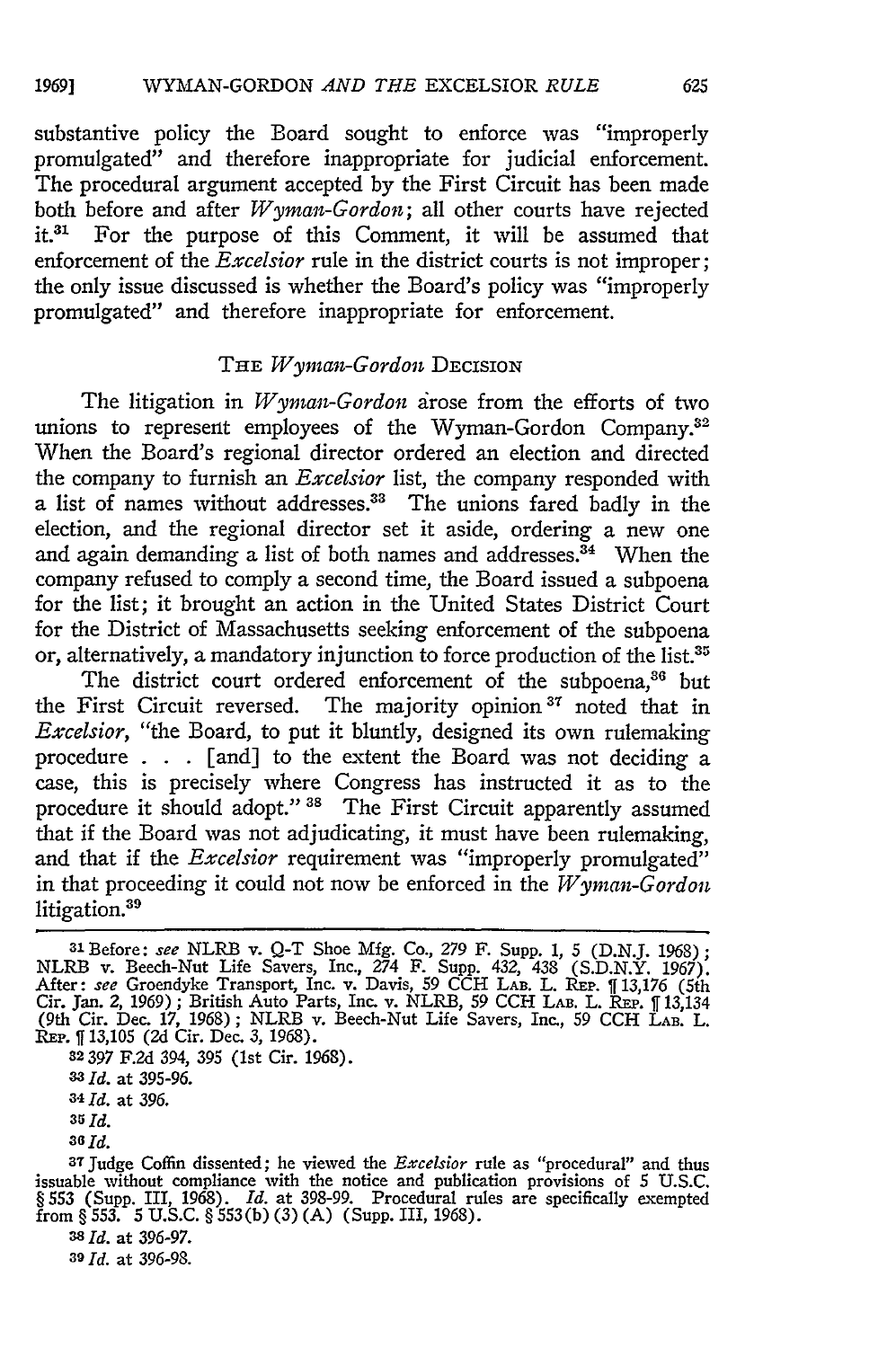*Wyman-Gordon* raises three major issues.<sup>40</sup> First, is it true that because the "rule" the Board decided upon in *Excelsior* was not applied to the parties in that case, it was therefore not a valid adjudication of that policy? Second, what is the relevance of the fact that proceedings for "the certification of worker representatives" are specifically exempted from the APA adjudication procedures?<sup>41</sup> Third, even if the promulgation of the list requirement in *Excelsior* did not satisfy APA procedure, is such a defect sufficient to prevent the application of the rule to parties in subsequent adjudications or other proceedings that are otherwise proper?

## *Prospectivity and Adjudication*

As to the parties themselves, it is clear that there was a valid adjudication in *Excelsior:* the Board decided the case and issued an order to the parties. The question is whether the substantive policy known as the *Excelsior* rule was *adopted* through that proceeding. The First Circuit viewed the policy announced in *Excelsior* as no more resulting from an "adjudication" than if the Board had merely called a press conference to announce the list requirement, or had announced a new back pay policy in the course of the *Excelsior* decision. However, the differences are obvious: the merits of the proposed list requirement were fully argued by the parties to *Excelsior,* and detailed

because we may approve of the result . . . would be to emasculate the statute." Wyman-Gordon Co. v. NLRB, 397 F.2d 394, 397 (1st Cir. 1968). But such a possibility is inherent in the doctrine of harmless error. Every time an appellate court<br>affirms a lower court which has erroneously admitted "harmless" evidence, it might<br>be argued that the rules of evidence are being "emasc Congress decided to assume such a risk when it adopted 5 U.S.C. § 706 (Supp. III, 1968). The original draft of what has become 5 U.S.C. § 706 provided that a reviewing court should "hold unlawful and set aside agency actio found . . . (4) without observance of the procedure required by law resulting in prejudicial error." The Senate Judiciary Committee suggested that the phrase "resulting in prejudicial error" be omitted and that the statute only "due observance" of the rule of prejudicial error, "on the ground that the materiality of the error should be tested by the usual rules and that the present statement requiring a showing of prejudicial error may be unjust and unworkable where the failure of the agency to afford procedure is so severe that the party has no<br>opportunity to even present his case." See STAFF OF SENATE COMM. ON THE JUDI-<br>CIARY, 79TH CONG., IST SESS., REPORT ON ADMINISTRATIVE PRECEDUR *41 See* 5 U.S.C. § 554(a) (6) (Supp. III, 1968).

<sup>40</sup> Another aspect of the *Wyman-Gordon* decision is the relevance of the doctrine of harmless error to an "invalid" policy: does it necessarily follow that if a policy is invalidly adopted, a court should not enforce it? Or should some showing of prejudice be required? Such a showing might be compelled by statute, which provides that a court reviewing agency action shall take "due account" of "the rule of prejudicial error." 5 **U.S.C.** § **706** (Supp. III, **1968).** *Cf.* United States v. Aarons, 310 F.2d 341 (2d Cir. 1962) (failure of agency to comply with § 552 publishing re-<br>quirement does not invalidate rule if there is actual notice to party alleging invalidity); *but* see Hotch v. United States, 212 F.2d 280 (9th Cir. 1954) (unless prescribed pro-cedures are complied with, "rule has not been legally issued, and consequently it is ineffective"). The court in *Wyman-Gordon* stated that "to blink at this procedure in this instance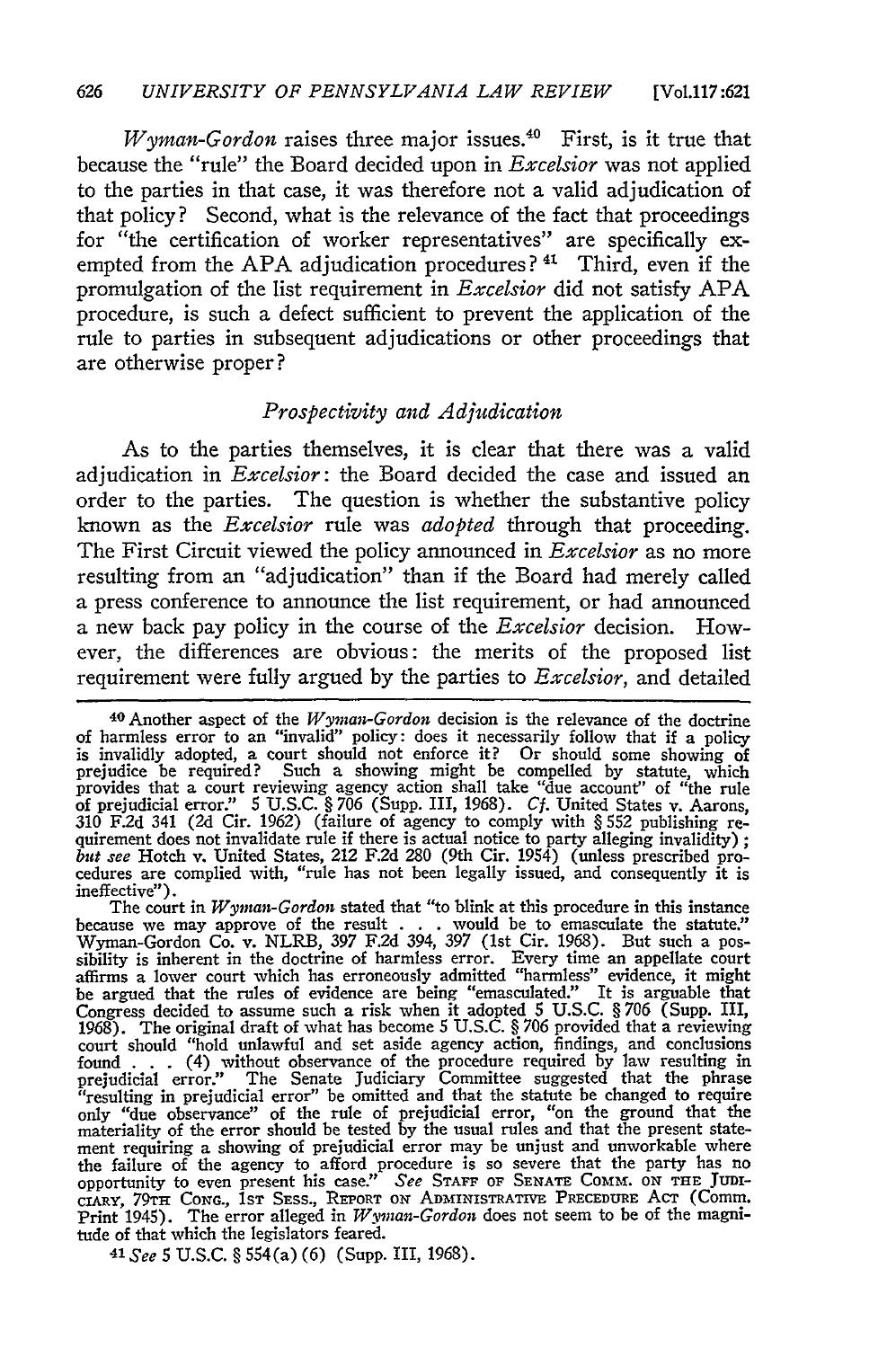#### WYMAN-GORDON *AND THE* EXCELSIOR *RULE 19691*

analysis of these points was given by the Board in its opinion. The question, then, is whether the Board's failure to apply the list requirement to the case in which the desirability of such a requirement was litigated (and, indeed, "decided") means that it did not arise from an *"ad hoc* litigation" within the meaning of *Chenery.*

The apparent belief of the First Circuit that an agency must apply a new policy to the parties before it for that policy to be the result of adjudication seems to be contradicted by what case law there is on the subject. Like agencies, courts have promulgated detailed and precise rules in adjudication and have applied them prospectively. The constitutionality of prospective overruling by a state court was determined in *Great Northern Railway Co. v. Sunburst Oil & Refining*  $Co.,<sup>42</sup>$  and that procedure has been used, though not often, by the federal courts and agencies as well.<sup>44</sup>

The Board itself has used the prospective technique before in cases such as *Ideal Electric and Manufacturing Co.,44* where the Board modified its *"Woolworth* rule" concerning the cutoff date beyond which the Board would not consider objections based upon interference with an election. The Board decided to apply the newly announced policy "only to those cases filed on or after the date of this decision." **'** A similar procedure was followed by the Board in *Goodyear Tire & Rubber Co.46* Its authority to do so was specifically upheld in *Rockwell Manufacturing Co. v. NLRB*,<sup>47</sup> where the Court of Appeals for the Seventh Circuit stated:

While Rockwell's individual situation excites our sympathy, we must admit that providing for prospective application of the new rule was neither arbitrary nor capricious. The Board may fix the effective date of its rule changes and apply its standards prospectively.<sup>48</sup>

Thus, the case law tends to support the conclusion that *Excelsior* was merely an example of prospective adjudication. The APA, however, cannot be read to lead to a definite conclusion one way or the other. On the one hand, the fact that the rule announced was to have only future effect militates toward finding that the process of

*<sup>43</sup> See* Molitor v. Kaneland Community Unit School Dist., 18 Ill. 2d *11,* 163 N.E. 2d 89 (1959) (state court); cf. Alabama-Tennessee Nat. Gas Co. v. FPC, 359 F.2d 318 (5th Cir. 1966) (federal agency); see generally Comment, Prospective Overruling and Retroactive Abblication in the Federal Courts, 71 YALE

44134 N.L.R.B. 1275 (1961).

*451d.* at 1278.

46138 N.L.R.B. 453 (1962).

**47330** F.2d 795 (7th Cir.), *cert. denied, 379* U.S. 890 (1964).

*4SId.* at 798.

627

<sup>42287</sup> U.S. 358 (1932).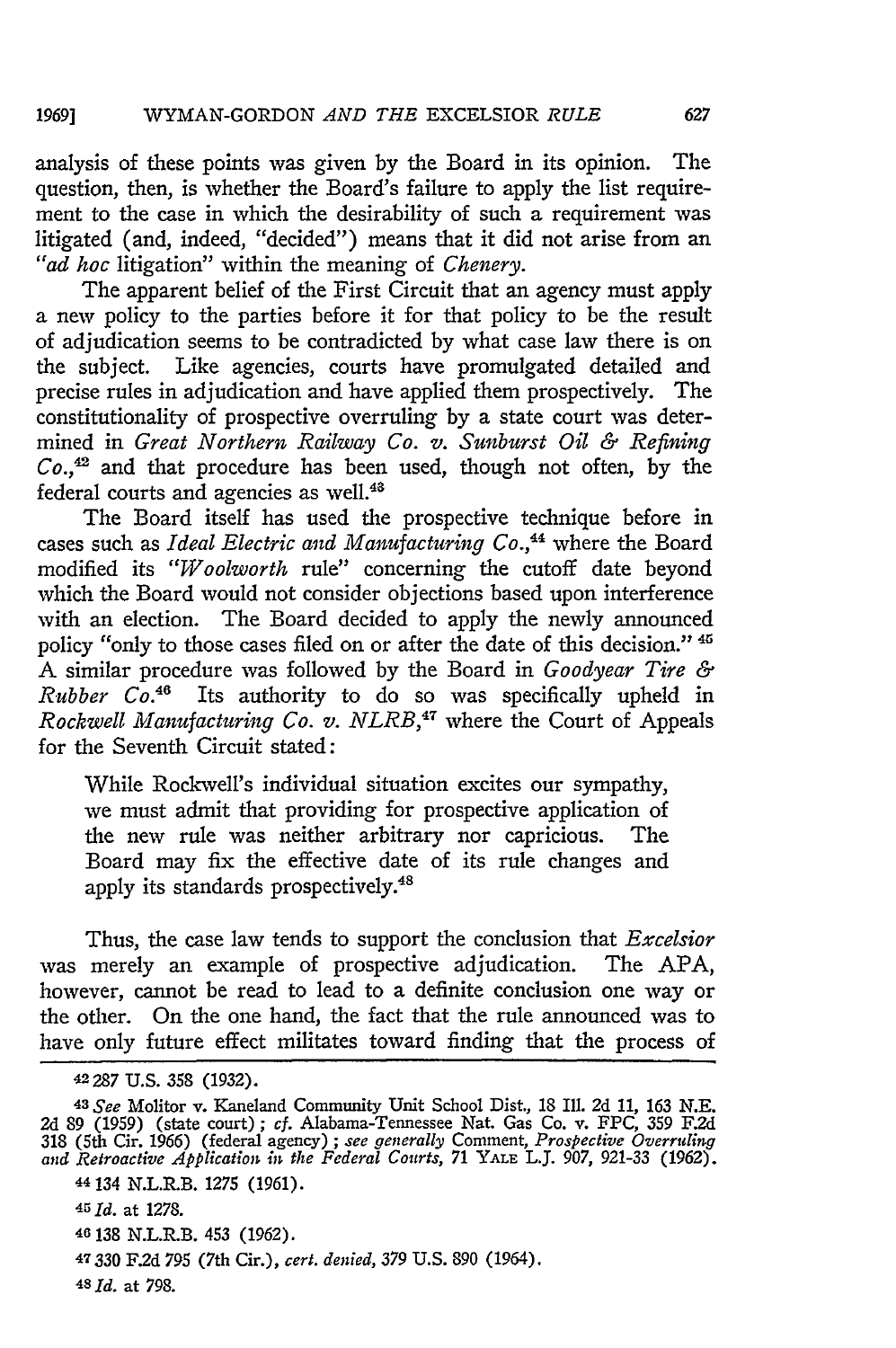formulation was rulemaking—with defects. "Rule" is defined as an "agency statement of general or particular applicability and future effect."<sup>49</sup> The *Excelsior* rule certainly fits that description. On the other hand, what the NLRB did in *Excelsior* looks like adjudication. The APA defines adjudication as the "process for the formulation of an order" and order is defined to include the "whole or part of a final disposition, whether affirmative, negative, injunctive, or declaratory in form."<sup>50</sup> There is no requirement that the rule formulated in adjudicatory proceedings be applied retroactively to the parties. Since the issue was raised in a specific case, and since there was an adversary proceeding, one could easily conclude from a reading of the APA that the proceeding in *Excelsior* was the usual run-of-the-mill adjudication with a prospective twist.<sup>51</sup>

The proper way for a court to escape from this dilemma is to defer to the judgment of the agency: if the agency claims it performed adjudication and that claim is consistent with the APA, the only question for the court should be whether the agency complied with the APA's procedural requirements for adjudication. The *Wyman-Gordon* approach of making the determination whether the NLRB followed rulemaking or adjudication turn on whether the rule formulated in the case was applied prospectively or retroactively may lead to undesirable consequences. One possible result of the *Wyman-Gordon* decision is that in the future the NLRB will conduct full-blown rulemaking proceedings whenever it formulates new rules. This, however, is hardly likely in light of the past practices of the Board.<sup>52</sup> The probable result of the decision is that the NLRB will continue to formulate new policy in adjudications, but will not honor justifiable reliance on old rules by applying its new policy prospectively. Instead, rules formulated in adjudications will be applied retroactively; to do otherwise would be to run the risk of having the proceeding invalidated on the ground that rulemaking took place without meeting the APA requirements. Thus, *Wyman-Gordon* would introduce precisely the

*5o Id. §§* 551 (6), (7), reproduced in note 1 *supra.*

In NLRB v. Beech-Nut Life Savers, Inc., 59 CCH LAB. L. REP. 13,105 at 22,966 (2d Cir. Dec. *3,* 1968), the court stated:

<sup>49</sup>**5** U.S.C. § 551(4) (Supp. III, 1968), reproduced in note 1 *supra.*

<sup>51</sup> In British Auto Parts, Inc. v. NLRB, 59 **CCH** LAB. L. **REP.** 13,134 at 23,050 (9th Cir. Dec. 17, 1968), the court observed that it was

not able to see how the fact that the Board chose not to make the decisional Rule which it laid down [in *Excelsior]* controlling of its relief in the particular situation could alter the legal aspect or significance of its general adjudicative holding.

If the *Excelsior* rule had been tacked onto an opinion dealing with completely unrelated facts and issues we would be inclined to agree with the First Circuit. This was not the situation in *Excelsior,* however. . . Clearly the rule announced in *Excelsior* was substantially based on the facts and issues of that case.

**<sup>52</sup>***See* Peck, *Critique, supra* note 5, at 260-75.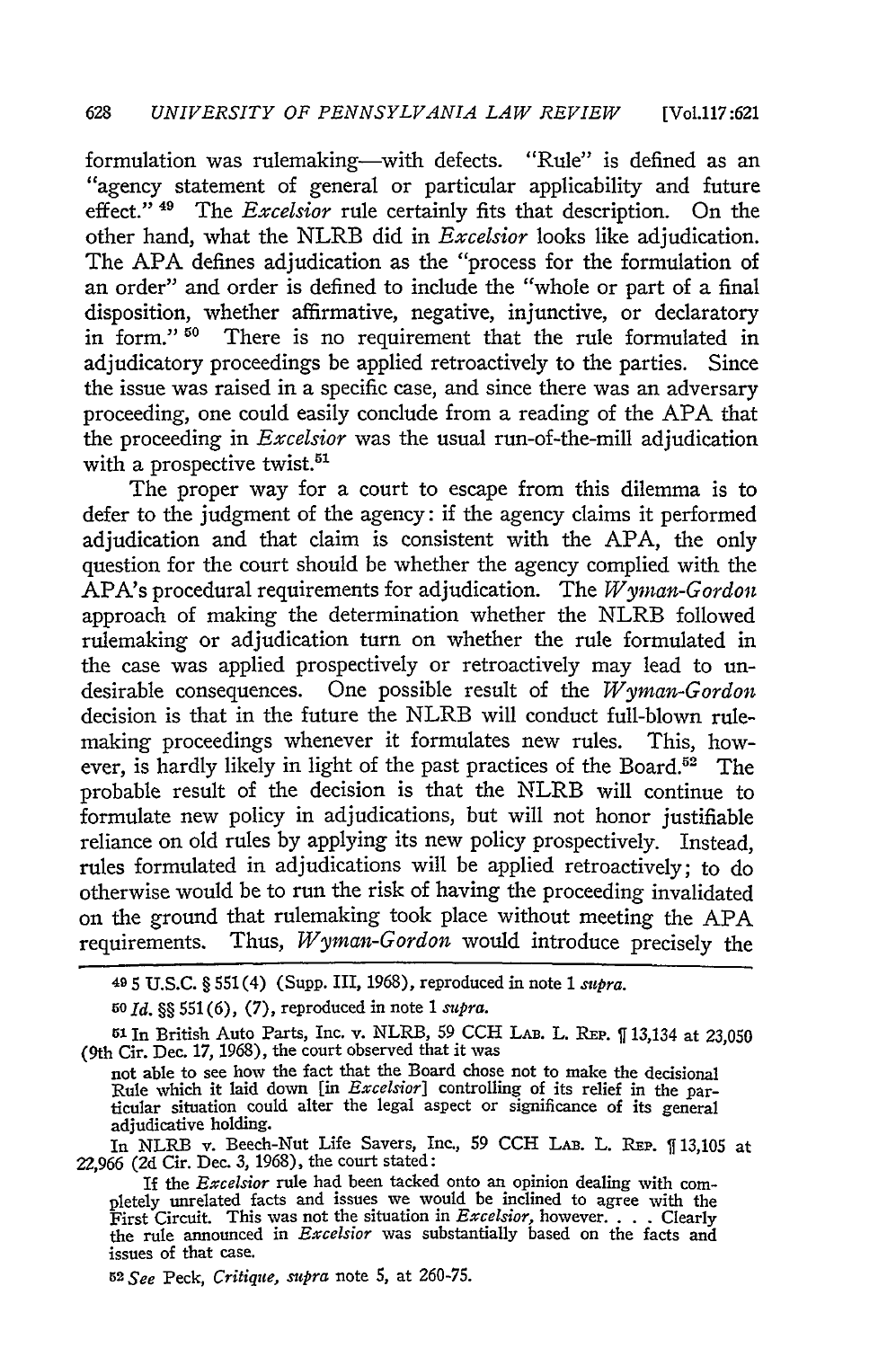kind of rigidity in the administrative process that the Supreme Court warned against in the *Chenery* case.53

## *APA Exemption of Certification Proceedings*

One very puzzling aspect of the *Wyman-Gordon* case is that there was no discussion of the fact that section 5 of the APA,<sup>54</sup> which provides the procedures to be followed in adjudications, **by** its terms does not apply "to the extent that there is involved **. . .** the certification of worker representatives." *Excelsior* and its progeny would appear to involve the certification of worker representatives: *Excelsior* itself was an appeal from a regional director's report recommending that a certification of election results be issued. The report of the Senate Committee on the Judiciary is representative of what little legislative history there is concerning this exemption:

**. . .**the certification of employee representatives such as the Labor Board operations under section 9(c) of the National Labor Relations Act, is included [in the list of exempt proceedings to which the formal procedures of section **5** should not apply] because these determinations rest so largely upon an election or the availability of an election.<sup>55</sup>

At the time the **APA** was passed, section 9(c) of the National Labor Relations Act provided:

Whenever a question affecting commerce arises concerning the representation of employees, the Board may investigate such controversy and certify to the parties, in writing, the name or names of the representatives that have been designated or selected. In any such investigation, the Board shall provide for an appropriate hearing upon due notice, either in conjunction with a proceeding under section 160 of this title [governing unfair labor practices] or otherwise, and may take a secret ballot of the employees, or utilize any other suitable method to ascertin [sic] such representatives.<sup>56</sup>

The present section  $9(c)$ <sup>57</sup> is somewhat more detailed than that in effect when the APA was passed, and conducting an election is

<sup>&</sup>lt;sup>53</sup> Cf. note 5 *subra*.<br>  $545$  U.S.C. § 554 (Supp. III, 1968).<br>  $545$  U.S.C. § 554 (Supp. III, 1968).<br>  $56$  S. REP. No. 752, 79th Cong., 1st Sess. 16 (1945). *See* STAFF OF SENATE<br>
COMM. ON THE JUNICIARY, 79TH CONG., 1ST simplicity of the issues, the great number of cases, and the exceptional need for expedition."); H. REP. No. 1980, 79th Cong., 2d Sess. 27 (1946) ("determinations rest so largely upon an election or the availability of an

**<sup>5729</sup> U.S.C.** § 159(c) (1964).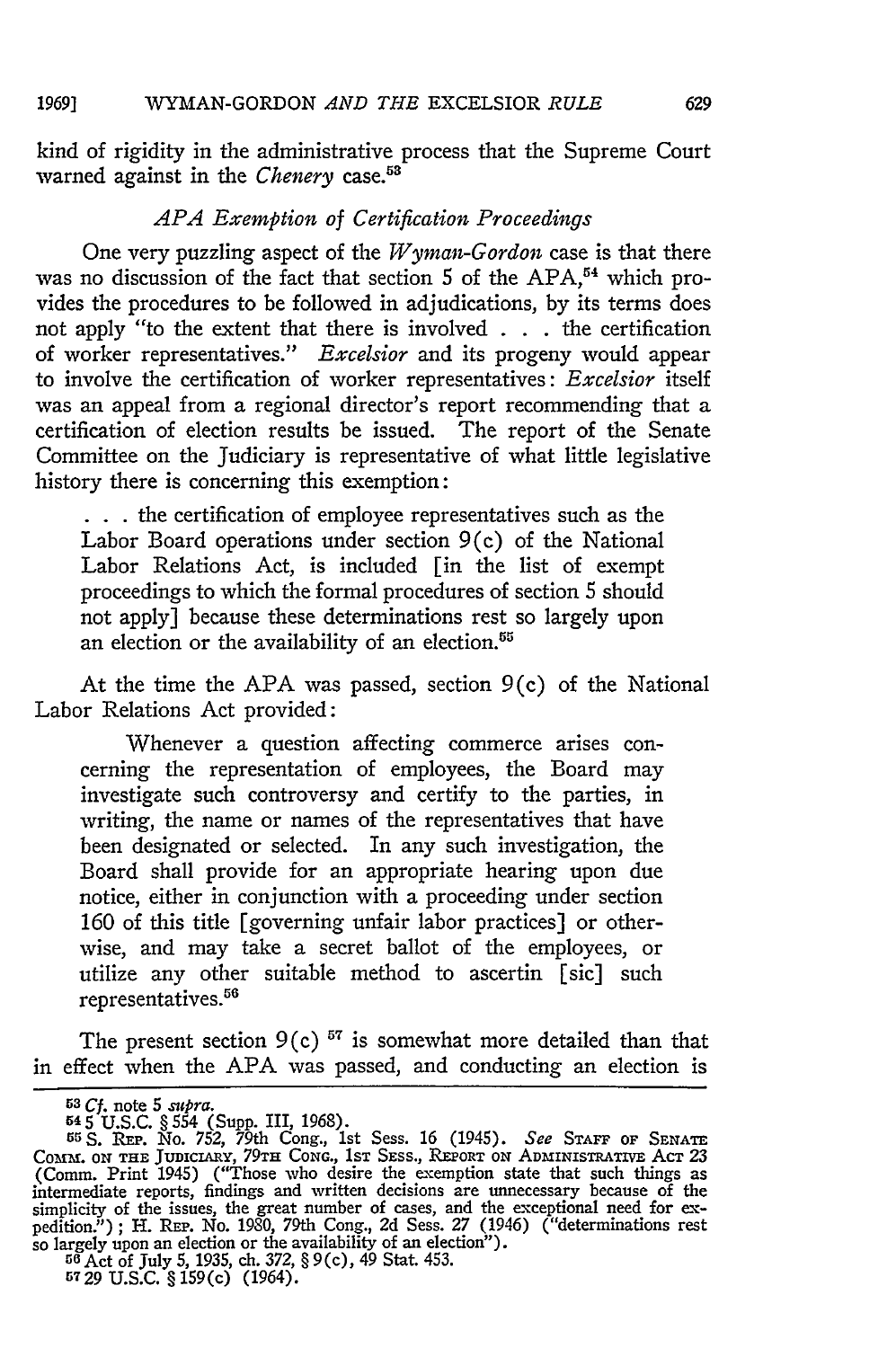no longer discretionary with the Board. However, the Board continues to conduct hearings to determine whether to certify the results of the election, as it did before the amendment to  $9(c)$ .<sup>58</sup> These proceedings are exempt from the more formal adjudication procedures required by the APA and subject only to the constraints of due process, section  $9(c)$  and the Board's regulations.<sup>59</sup> In fact, the Board has now delegated this entire function to its regional directors,<sup>60</sup> who resolve these questions in proceedings which do not comply with the APA adjudication procedures. $61$  Since the Board usually does not review these determinations by the regional directors, $62$  the question arises whether the APA exemption applies only at the regional level or also to review proceedings by the Board. It would seem that the exemption applies at all levels: if the Board were governed by the formal APA procedures, it presumably could not validly delegate these proceedings to the regional directors who do not follow them.

In *Wyman-Gordon* the First Circuit said that the Board was rulemaking in *Excelsior*, not adjudicating.<sup>63</sup> The exemption in section 5 of the APA, giving the Board the power to adopt flexible procedures when it adjudicates, does not give the Board power to ignore the APA when it makes rules. Nevertheless, even if it were conceded that a prospective decision does not validly adopt that policy when the formal procedures of the APA apply, such a requirement should not apply to "informal adjudications"—such as *Excelsior*—which are exempt from the specific procedures of section 5 of the APA and are governed only by the requirements of due process and the Board's regulations. Thus, even if the Board could not adopt prospectively a requirement such as *Excelsior* in a section 5 adjudication, it should be permitted to do so in a flexible, non-section 5 adjudication.

*<sup>58</sup> See* Continental Oil Co., 58 N.L.R.B. 169, 333 (1944) (before); General Shoe Corp., 77 N.L.R.B. 124 (1948) (after).

*59 See* 29 C.F.R. §§ 101.17-101.21 (1968).

*60 See id. §* 101.21.

 $61$ *See id.* It appears, for example that there is no hearing examiner qualified under § 8 of the APA, 5 U.S.C. § 557 (Supp. III, 1968). *Cf.* NLRB v. Union Brothers, Inc., 403 F.2d 883 (4th Cir. 1968) (only case construing the exemption):

The company also challenges the validity of the board's order on the ground that the hearing officer who presided at the post-election hearing did not meet the eligibility requirements of the Administrative Procedure Act. Congress, however, exempted from these requirements proceedings involving decisions resting solely on "inspections, tests, or elections" and proceedings involving "the certification of worker representatives." 5 U.S.C. § 554(a) (3) (6). In view of this the board's rules designating a hearing officer to consider objections and challenges to the election are not inconsistent with the Administrative Procedure Act.

*Id.* at 888 (footnotes omitted).

*<sup>6</sup> 2 See* note 18 *supra.*

*63 See* text accompanying note 38 *supra.*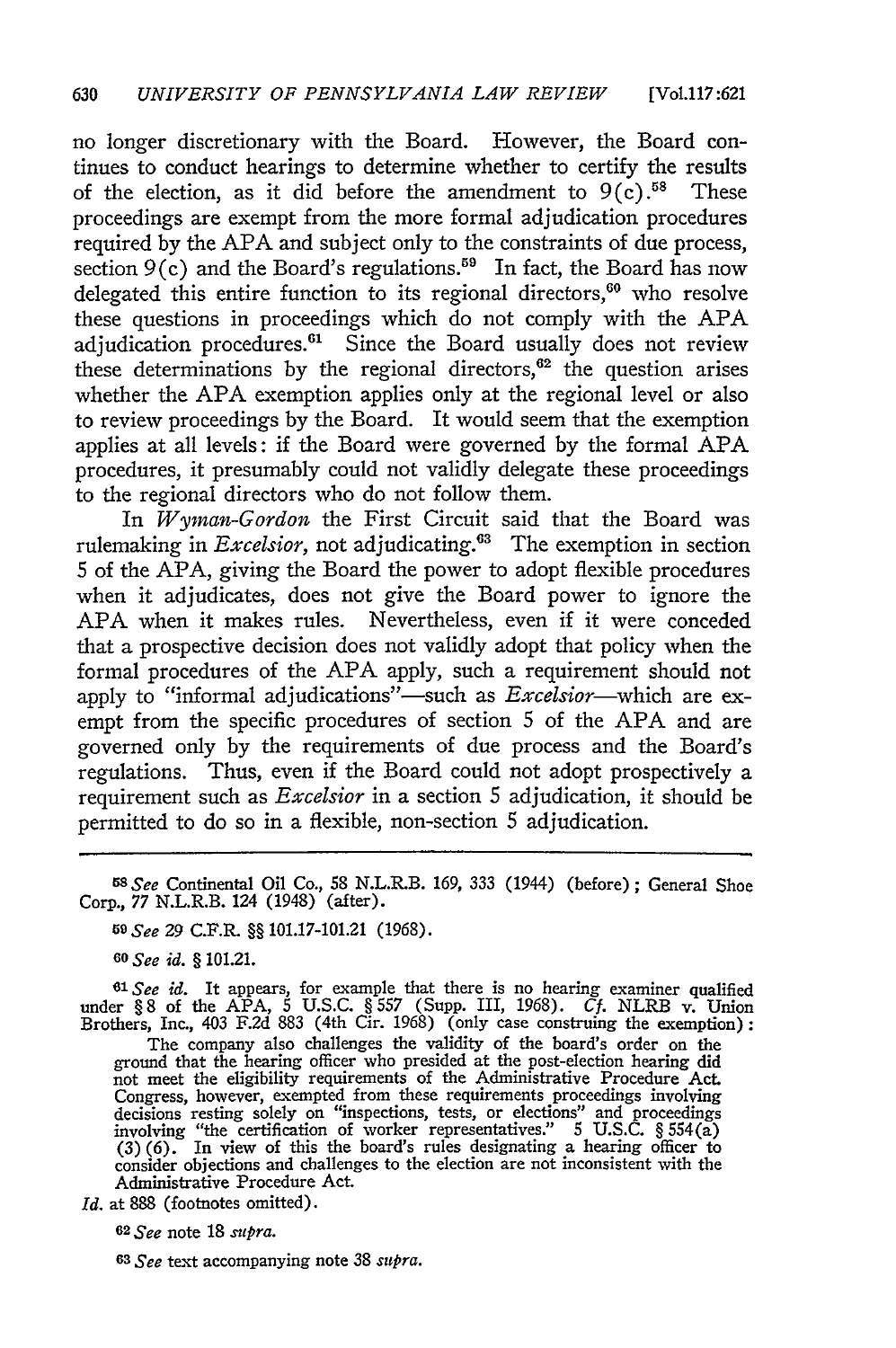# *Relevance of a Defect in a Prior Adjudication to a Subsequent Adjudication*

Even if the list requirement was not "adjudicated" in *Excelsior Underwear, Inc.,* it does not necessarily follow that the Board cannot now set aside elections for failure of an employer to supply a list of employee names and addresses: what was not done in *Excelsior* was done the first time the Board did set aside an election on that ground. Similarly, to the extent that one agrees that a district court may force compliance with Board "election policy," the list requirement-once validly applied to any party-would appear to be a properly promulgated policy appropriate for enforcement. The question, then, is whether at any time prior to the district court action in *Wyman-Gordon* the Board validly set aside an election for failure to supply employee names and addresses.

The First Circuit did not think the Board forever barred from requiring an employer to furnish a list of employee names and addresses to the union. It may have expected the Board, after the decision in *Wyman-Gordon,* to conduct a rulemaking proceeding and readopt the rule. However, since the court indicated no objection to the adoption of such a "rule" by adjudication, a subsequent valid adjudication, in which the policy was applied to the parties, should also operate to resurrect the rule. But why should a *post-Wyman-Gordon* adjudication be necessary? Logically, any *post-Excelsior* adjudication which complied with the First Circuit's view of the APA should suffice.

The situation is clouded somewhat by the fact that the Board itself does not normally conduct hearings on whether to set an election aside. The regional directors normally handle these matters, with the Board itself granting hearings only on issues of great moment-as in *Excelsior.0* However, in *British Auto Parts, Inc.,';* decided after *Excelsior* and before *Wyman-Gordon,* the Board did conduct a hearing and set aside an election for failure to supply a list of names and addresses. The employer had not furnished an *Excelsior* list but had instead sent each employee an envelope addressed to the regional director for use by the employee in providing his name and address. Hence, prior to *Wyman-Gordon* there was a Board adjudication applying the *Excelsior* rule. That decision was apparently a valid adjudication of the issue and should have cured any defect in the Excelsior adjudication.<sup>66</sup>

*<sup>64</sup> See* note 18 *.r.Pra.*

*<sup>65</sup>* 160 N.L.R.B. 239 (1966), enforced, 59 CCH LAB. L. REP.  $\int$  13,134 (9th Cir. Dec. 17, 1968).

**<sup>60</sup>**The Board was presented with an alternative to the requirement decided upon *in Excelsior,* but it refused to deviate. This was a Board ruling that the *Excelsior* list requirement was to be followed in all cases, and a specific reaffirmation of its *Excelsior* "holding." Such a readoption procedure would seem sufficient to comply with the **APA** "adjudication" provision, 5 **U.S.C.** § 554 (Supp. III, 1968), which